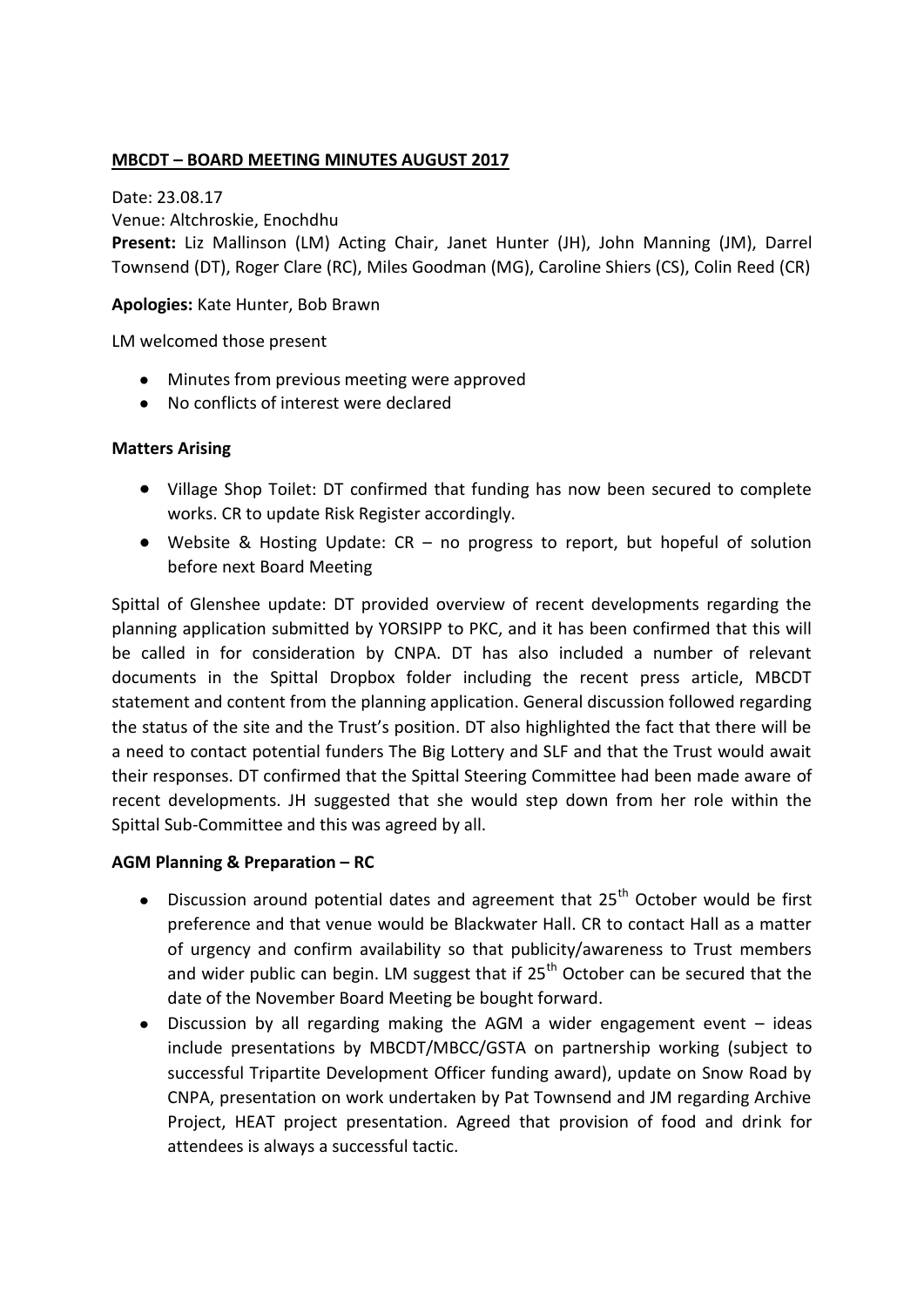- RC explains that himself and Kate Hunter are obliged to "retire" at the AGM in order for them to be put up for re-election.
- RC and CR to work through Trust membership list in advance of any communication to members in order to check it is as up to date as possible. CR to Action

# **Development Officer Application - LM**

Group discussion led by LM regarding the recent application submitted to SSE. A response is expected towards the end of September or beginning of October. If successful LM proposes to contact Philip at the Ericht Trust to assist with recruitment strategy with a view to employment commencing January 2018. There is an election process underway for MBCC which is expected to complete by the first week of September. DT proposes thanks to both LM and CR for the work undertaken in bringing the application to fruition.

# **Treasurers Report - DT**

- Figures provided show Bank Balance £14720.46, Restricted Funds £11878.04,  $\bullet$ Unrestricted Funds £2842.42. DT explains that although the Unrestricted Funds figure looks healthy it should be remembered that the Accountant's bill has yet to be paid. DT highlights the explanatory notes regarding the August Report, as previously circulated to all Directors.
- DT leads general discussion regarding possible leftover funds once the invoice for the Enochdhu and Blacklunans phone boxes has been received and paid. Agreement that there is good potential for converting the Ballintuim phone box and working in partnership once again with MBCC.

# **Telephone Libraries - ALL**

- Now that works have been completed PR and awareness ideas were discussed by all.  $\bullet$ LM has an author friend that she could contact that would provide a good level of PR. CS explained that the Blairgowrie Book Festival at the beginning of October would provide some great opportunities to invite author(s) to help whilst they are already in the area. CS to action and identify possibilities.
- General discussion that informal feedback regarding the libraries had been very positive indeed and that both boxes seemed to be used frequently.

# **Fundraising – ALL**

Group discussion regarding several fundraising ideas, including kind offer from JM to use Dirnanean Gardens as a venue (subject to it taking place before June  $1^{st}$ ). Agreement that ceilidhs held at Straloch in the past were always very popular indeed and that a similar event held at Kindrogan with raffle, food & drink, etc held great potential. Discussion and agreement that performances from local schoolchildren was always a popular aspect, and with this in mind MG to put feelers out regarding the School PTA and the possibility of a joint fundraising venture. JH agreed to lead and LM to approach Kindrogan.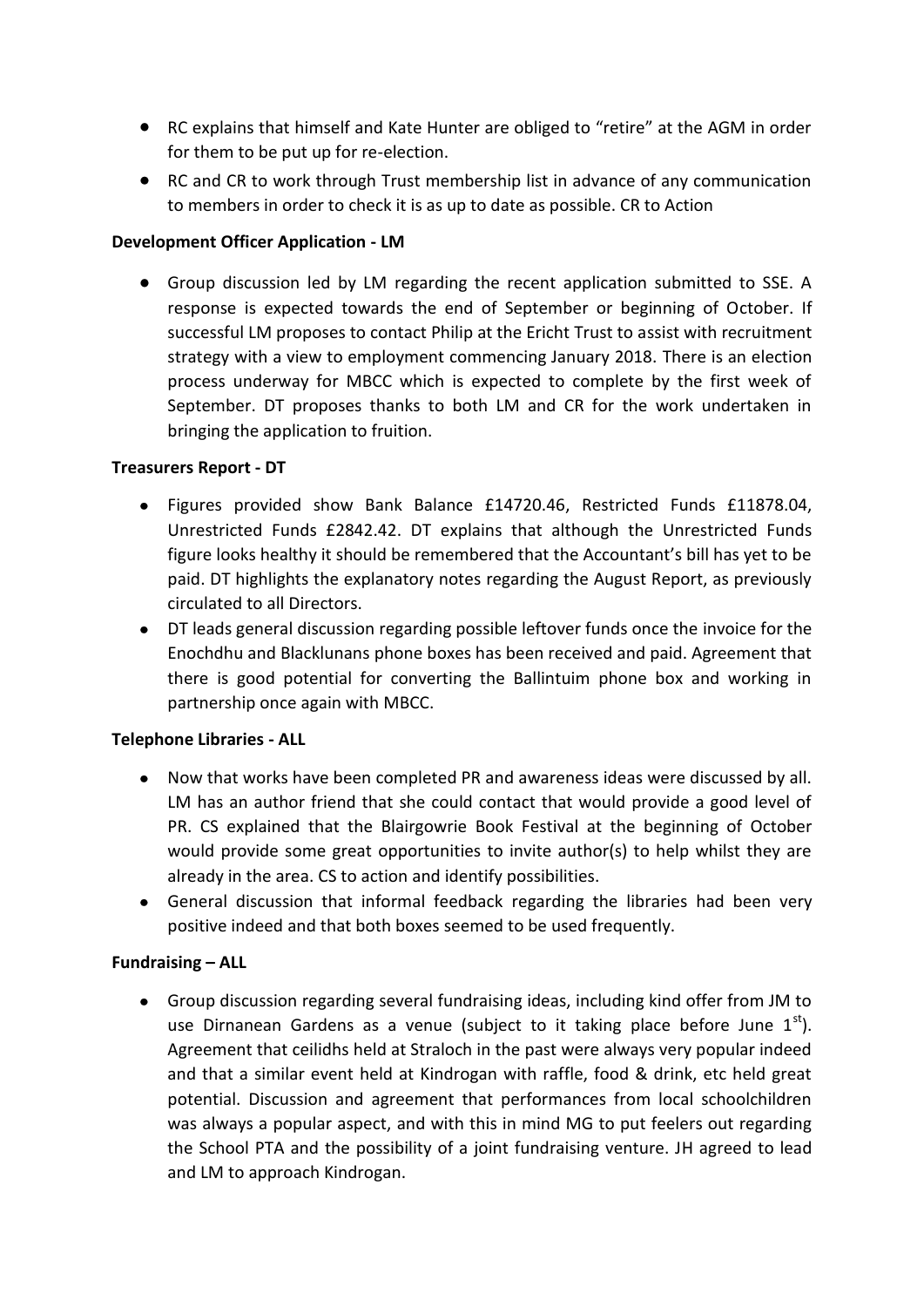• CR confirmed that the Howes Charity Shop is booked week commencing May 25<sup>th</sup> 2018

# **HEAT Project – MG**

MG provided update on project progress including staffing change: Noeleen  $\bullet$ Chapman is now looking after book-keeping alongside her other duties. MG reports that 12 surveys have been undertaken and that the project requires more of these home visits. Hopeful of good response when they attend the Strathardle Gathering alongside the Trust. There is an application in process for a further two years funding that would allow the project to expand into Blairgowrie and also tackle other green issues (food miles, food packaging, etc).

## **Straloch School – LM & All**

- LM outlined recent communications from John Corrigan PKC regarding the way being clear for the Trust to consider a Stage Two Application with regard to the site. General discussion by all regarding the potential uses for the site, the benefits it could bring to individuals, families and businesses. Agreement that this represented a potential flagship project for the Trust with significant community benefit, and that the Trust would be well placed to position themselves as the conduit through which a package of developments could take place. CS highlighted David Stokoe as a key contact within PKC.
- CR to action contact with John Corrigan regarding gaining group access to the buildings, and to confirm/clarify any deadlines or other potential obstacles.

### **Cateran Ecomuseum - LM**

LM outlined recent approach previously circulated to Directors from Claire at Alyth Trust and their proposals for the Cateran Ecomuseum project. LM proposes that any developments surrounding the promotion of the Cateran Trail as a destination is of benefit to the whole area, and agreement was given for LM to submit a formal letter of support on behalf of the Trust.

### **Strathardle Gathering - ALL**

Group discussion regarding arrangements, logistics and staffing for this weekend's event. Also discussed was the agreed position Directors should take when discussing recent developments regarding the Spittal, and the associated materials that should be displayed. JM also outlined the preparation that he and Pat Townsend have undertaken regarding the Archive Project display. DT reminded All to donate raffle prizes.